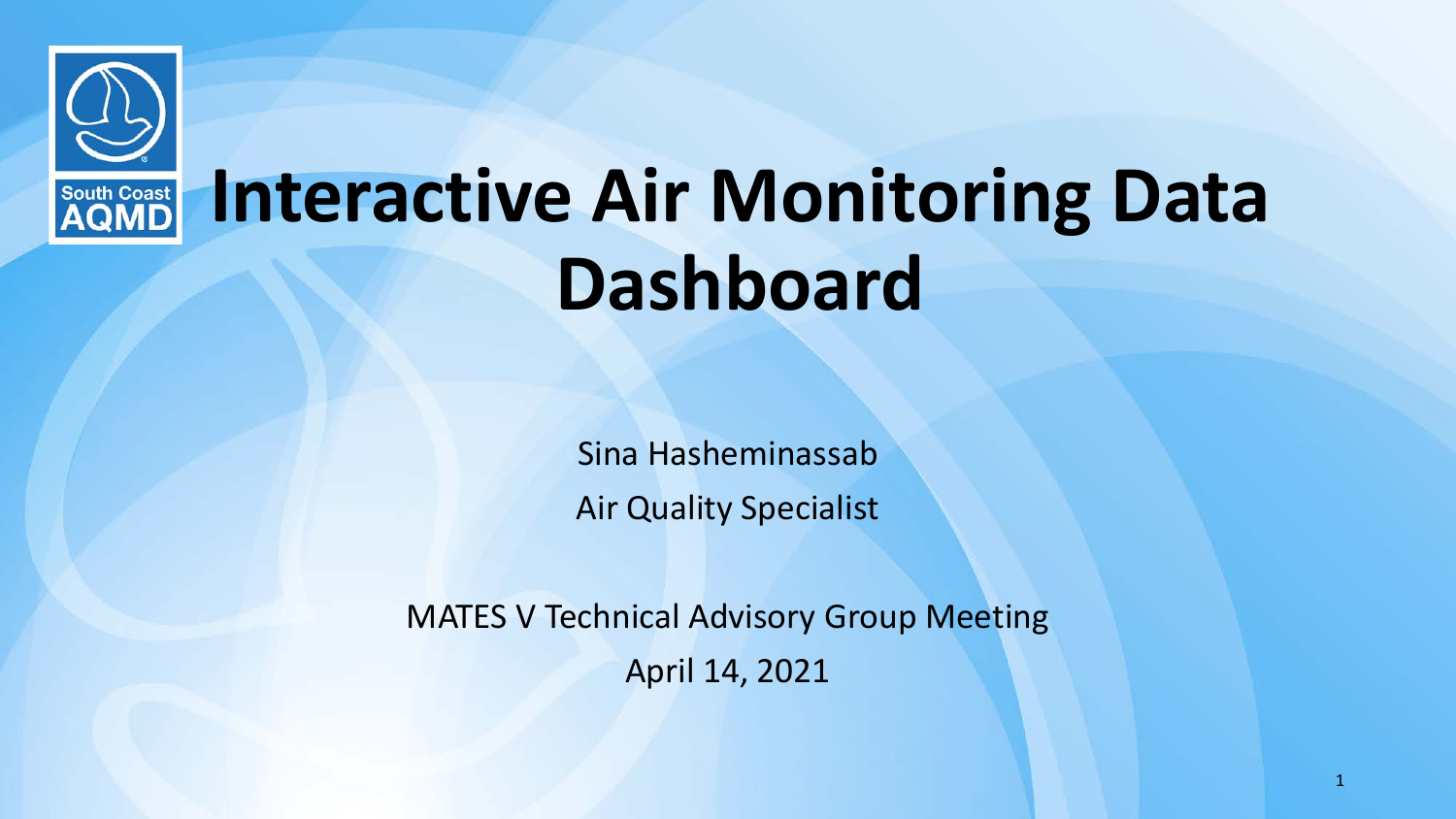A web-based tool to explore and visualize air monitoring data in an easily digestible way

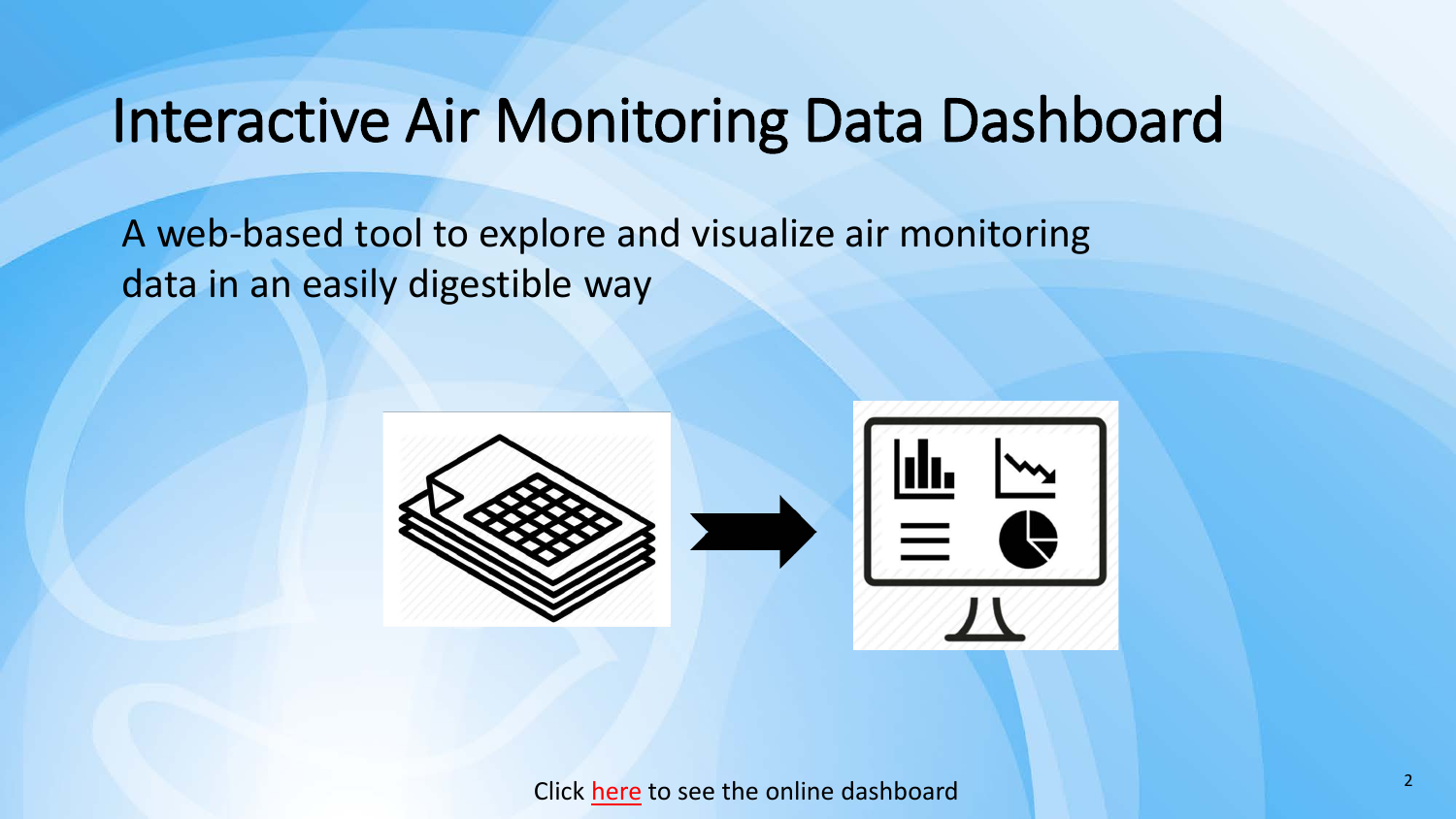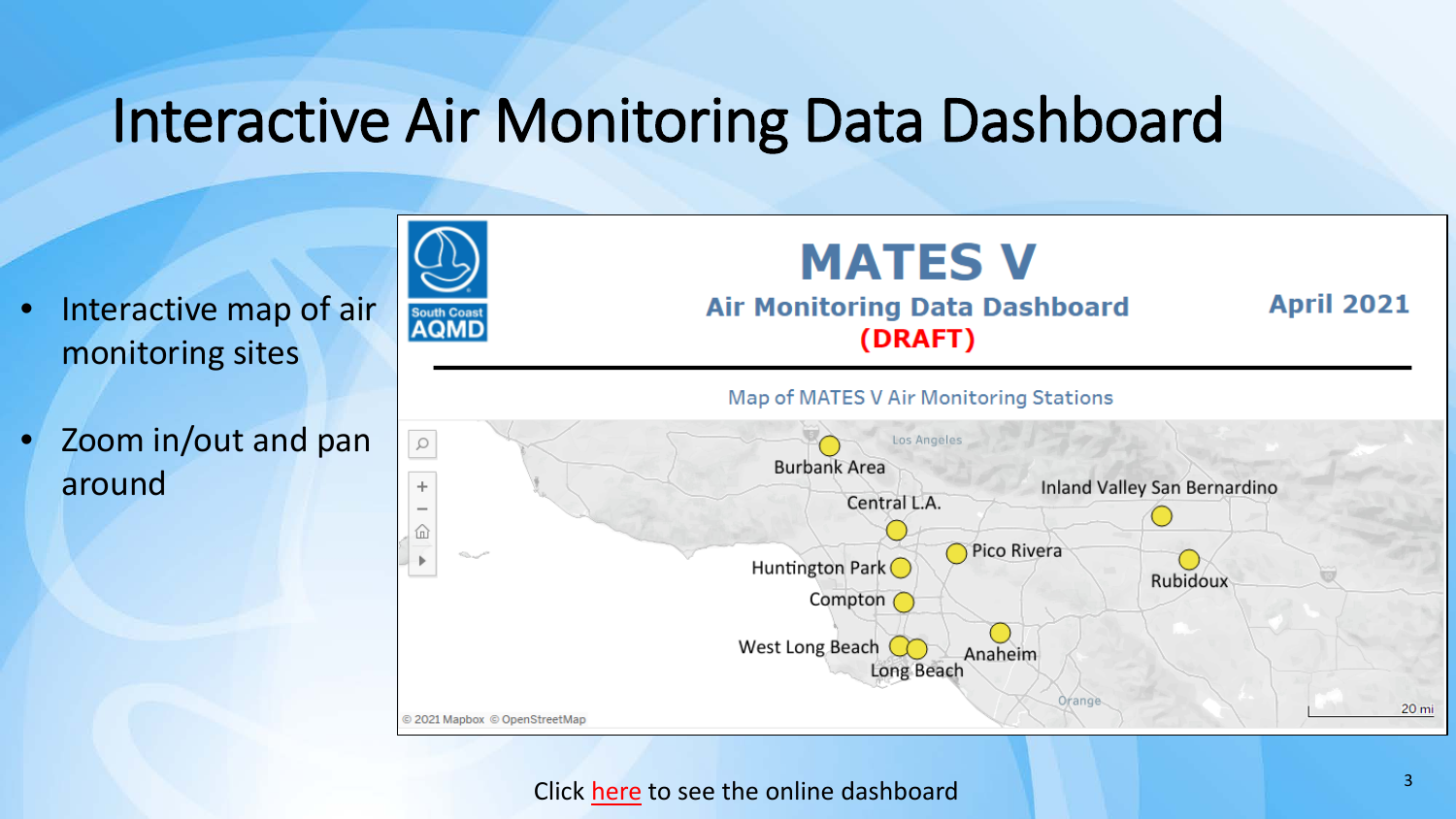- Click-to-filter option enables interacting with the data
- Select Station, Pollutant Category, Pollutant Sub-category and Pollutant of interest

| Step 1: Select a Station                |  |  |  |  |  |
|-----------------------------------------|--|--|--|--|--|
| Central L.A.<br>▼                       |  |  |  |  |  |
|                                         |  |  |  |  |  |
| Step 2: Select a Pollutant Category     |  |  |  |  |  |
| Total Suspended Particles (TSP)         |  |  |  |  |  |
|                                         |  |  |  |  |  |
| Step 3: Select a Pollutant Sub-Category |  |  |  |  |  |
|                                         |  |  |  |  |  |
| Metals                                  |  |  |  |  |  |
|                                         |  |  |  |  |  |
| Step 4: Select a Pollutant              |  |  |  |  |  |
| Lead                                    |  |  |  |  |  |
|                                         |  |  |  |  |  |
|                                         |  |  |  |  |  |
| <b>Generate Plots</b>                   |  |  |  |  |  |
|                                         |  |  |  |  |  |
| 4<br>chhoord                            |  |  |  |  |  |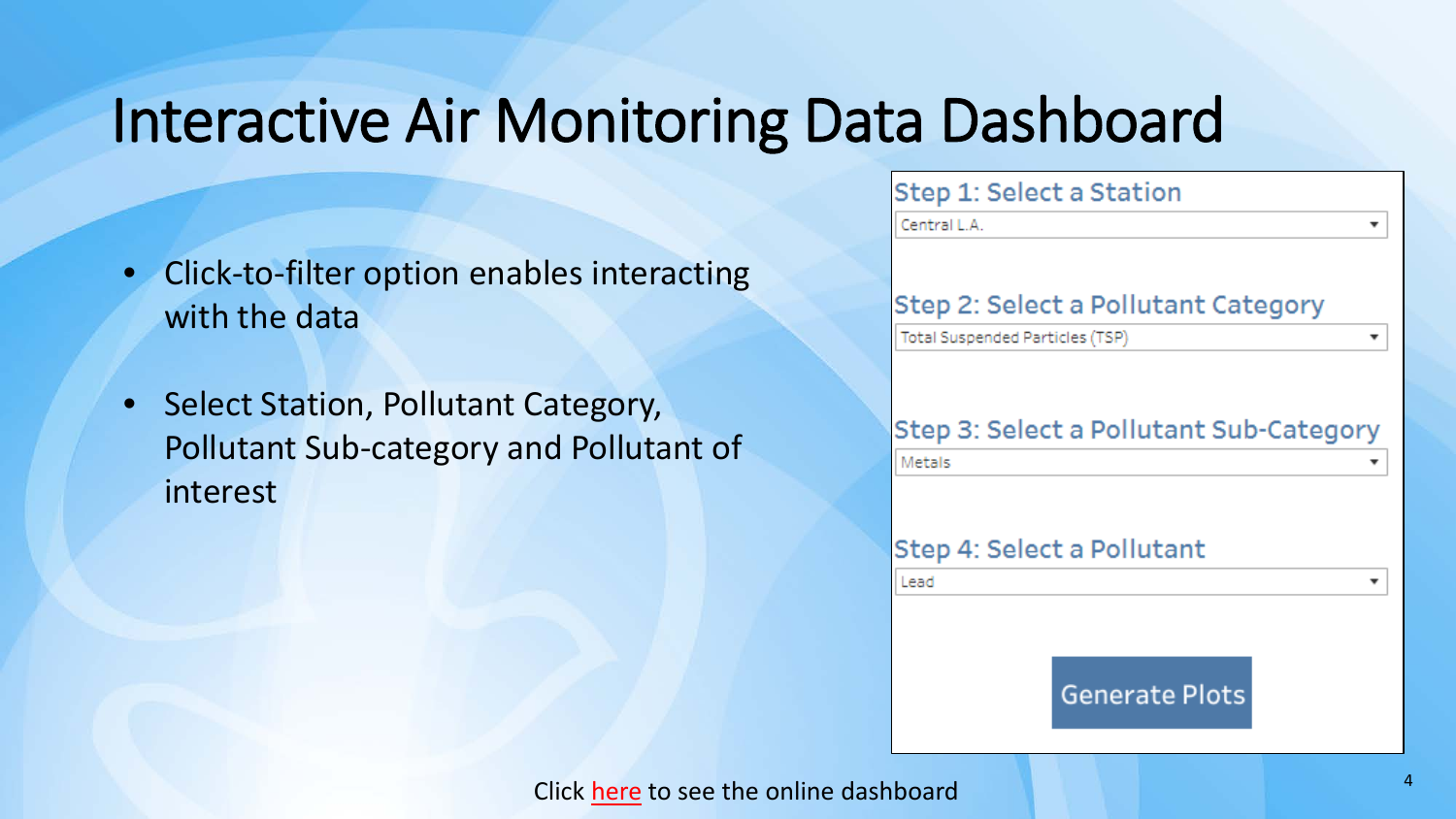- Time series of the data
- Indicate the concentrations below and above the method detection limit

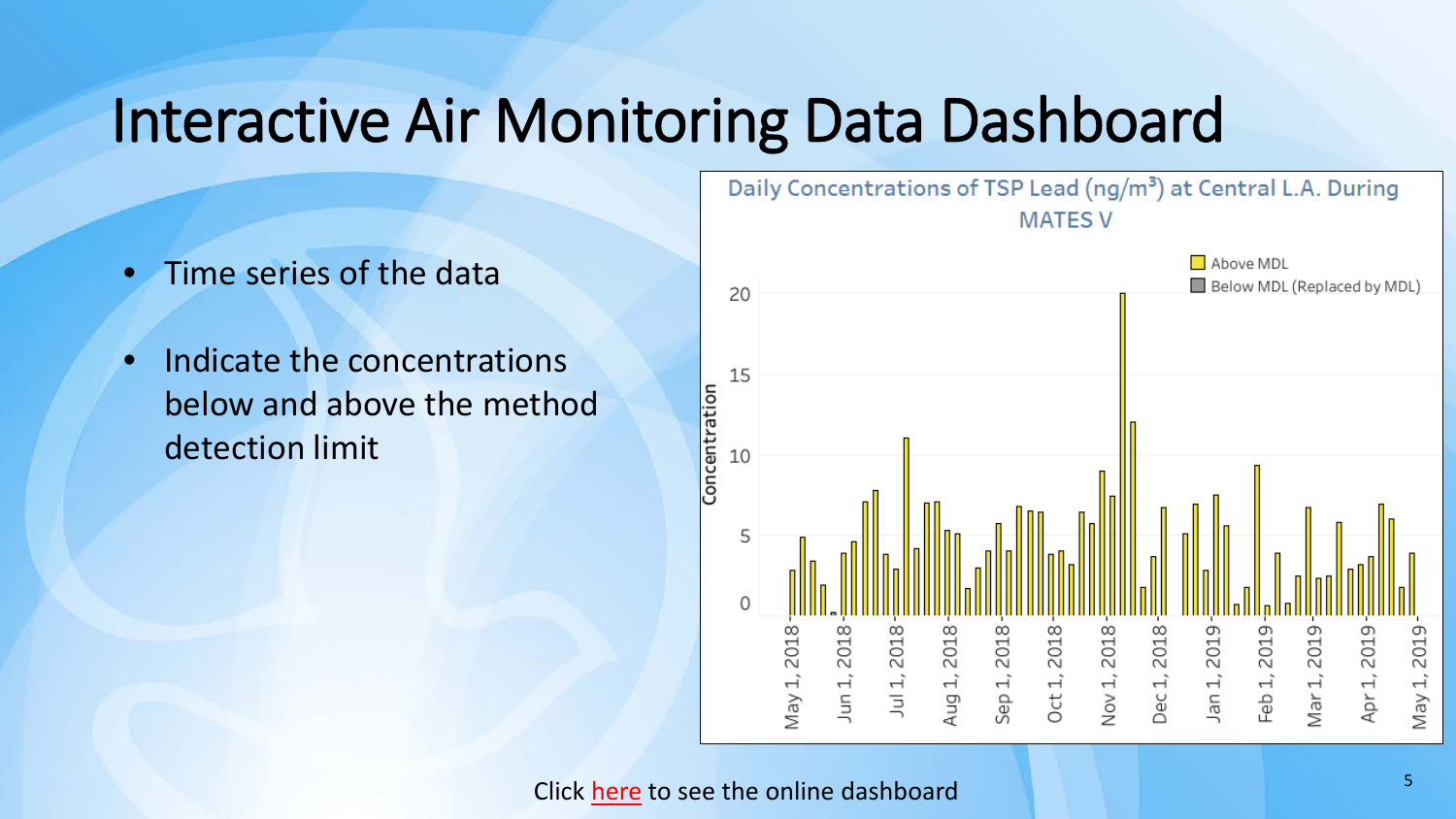• Average temporal trends by day of week and season



Average Concentrations of TSP Lead (ng/m<sup>3</sup>) at

Central L.A. by Day of Week During MATES V





The error bars denote the 95% confidence interval of the average based on bootstrap methods.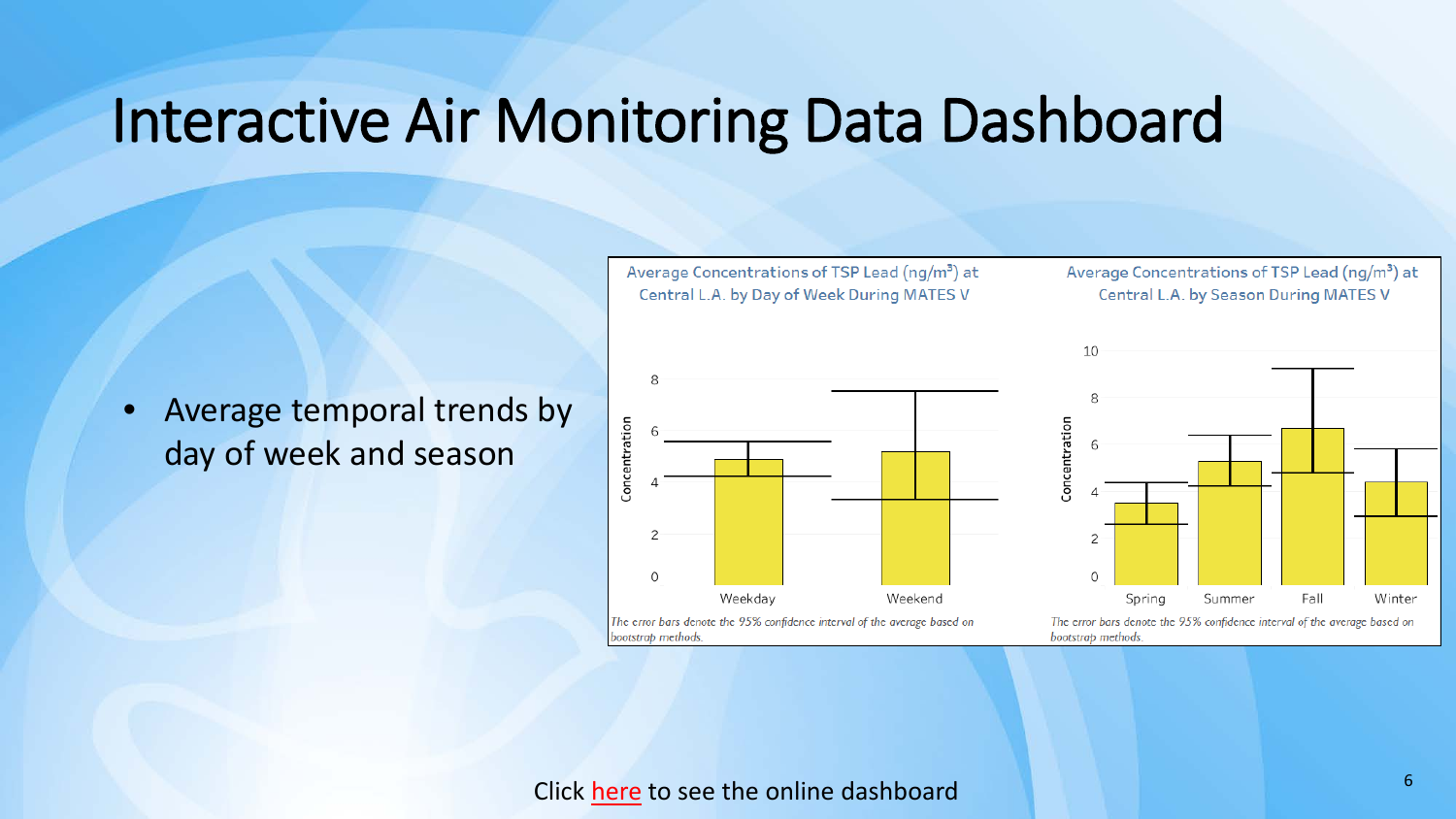### • Trends of air toxics at each site across MATES studies



**Air Toxics Trends in MATES Program**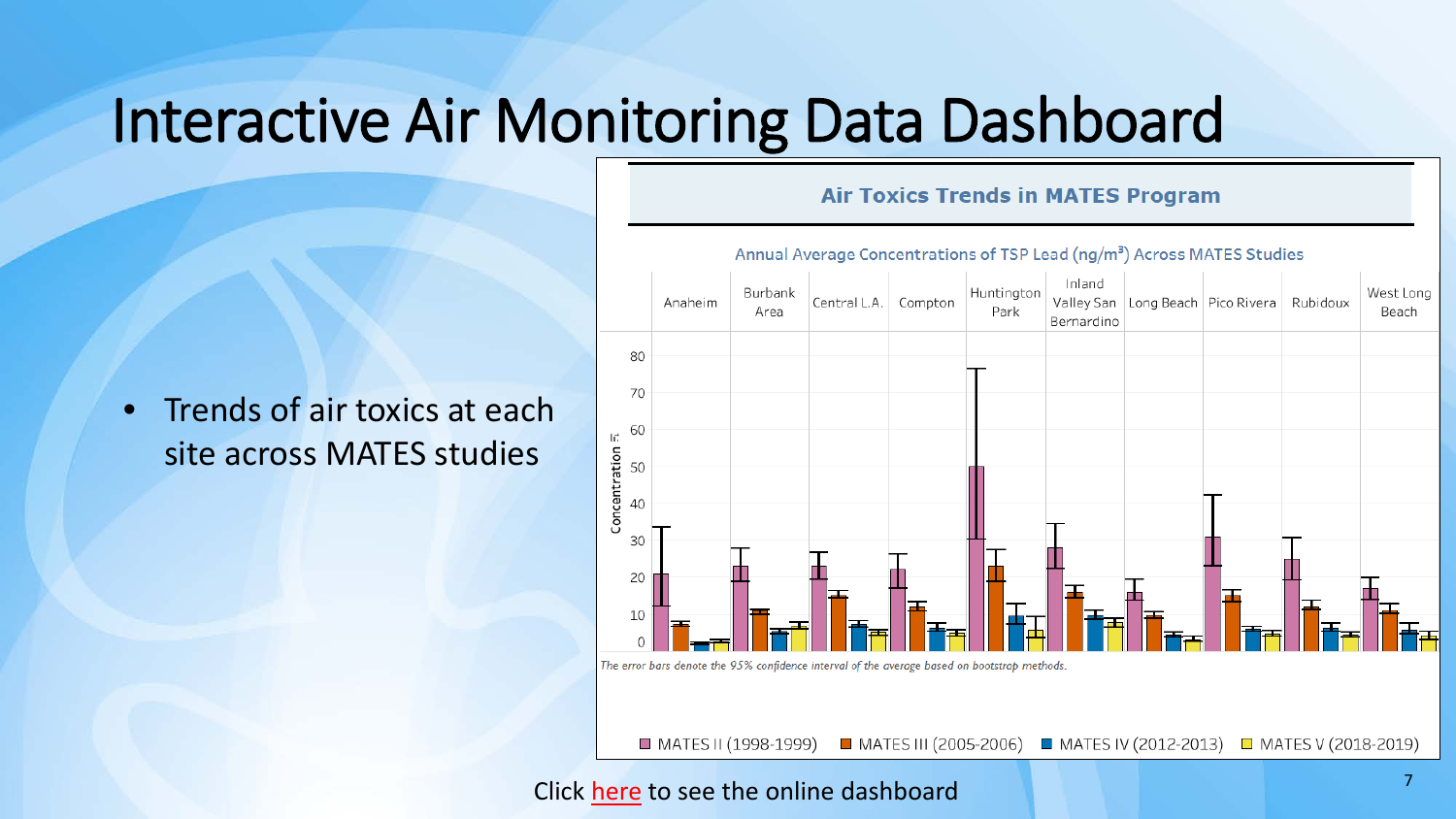• Trends of basin-average air toxics across MATES studies